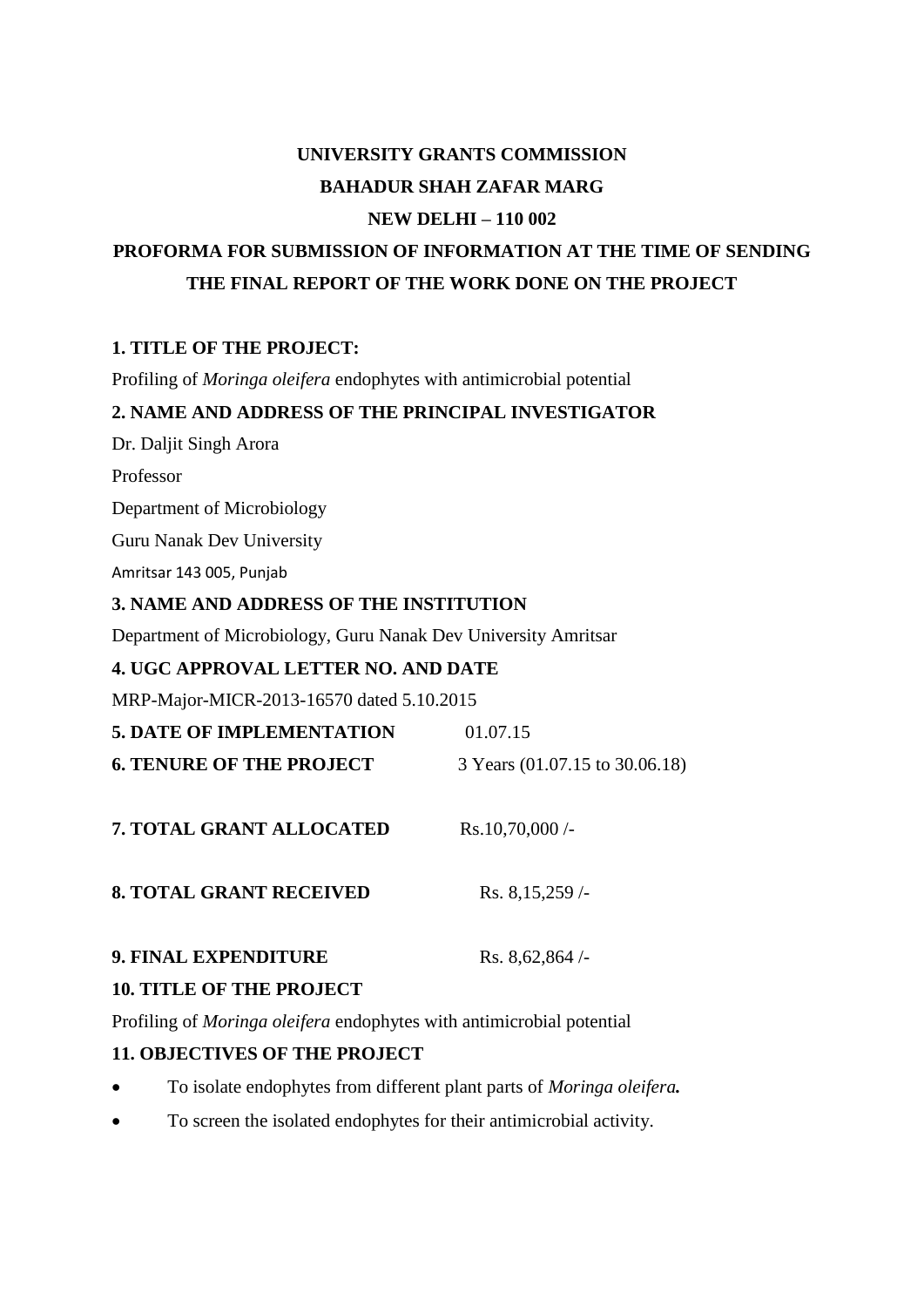- To carry out various in *vitro* studies like MIC, VCC, post antibiotic effect etc. to establish their antimicrobial potential
- To work out the biosafety of the active antimicrobials by MTT assay and Ames test.
- To characterize the potential principles by qualitative and quantitative techniques such as chromatographic techniques, UV, IR, MS and NMR etc

#### **12. WHETHER OBJECTIVES WERE ACHIEVED (GIVE DETAILS)**

Yes, the above mentioned objectives were achieved as follows:

- $\triangleright$  Out of the twenty fungal isolates from bark, seven were bioactive, out of ten fungal isolates from seeds four isolates showed the antimicrobial potential
- $\triangleright$  The bioactive fungal strains were further narrowed down to two best fungi and their molecular identification was done from Agharkar Research Institute, Pune as *Aspergillus fumigatus* and *Chaetomium globosum.*
- Classical and statistical optimization was done which resulted in increase in antimicrobial activity upto 1.4 folds and 1.3 folds in case of *Aspergillus fumigatus* and *Chaetomium globosum* respectively.
- $\triangleright$  The chloroform was found to be best organic extractant to elute the bioactive components in both the fungi and their antimicrobial activity was comparable with standard antibiotics.
- $\triangleright$  The fungi have been further tested for their antimicrobial potential in terms of minimum inhibitory concentration, viable cell count studies and post antibiotic effect etc.
- These extracts were found to be biosafe as tested by Ames test and MTT assay.
- $\triangleright$  Two antimicrobial compounds were purified by using chromatography and semi prep HPLC.
- $\triangleright$  Further the antimicrobial activity has been upheld and validated against some resistant clinical isolates of MRSA and *Enterococcus* spp. obtained from the medical hospital thus providing clinical importance to the study.

#### **13. ACHIEVEMENTS FROM THE PROJECT**

The project was helpful in demonstrating the medicinal properties of magic plant *Moringa oleifera* and led to the isolation of important fungal isolates with antimicrobial potential*. Aspergillus fumigatus* and *Chaetomium globosum* were best endophytic fungi isolated which have been optimized for the production of antimicrobial metabolites. The fungal extracts gave a comparable activity with standard antibiotic and were found to be biosafe. Their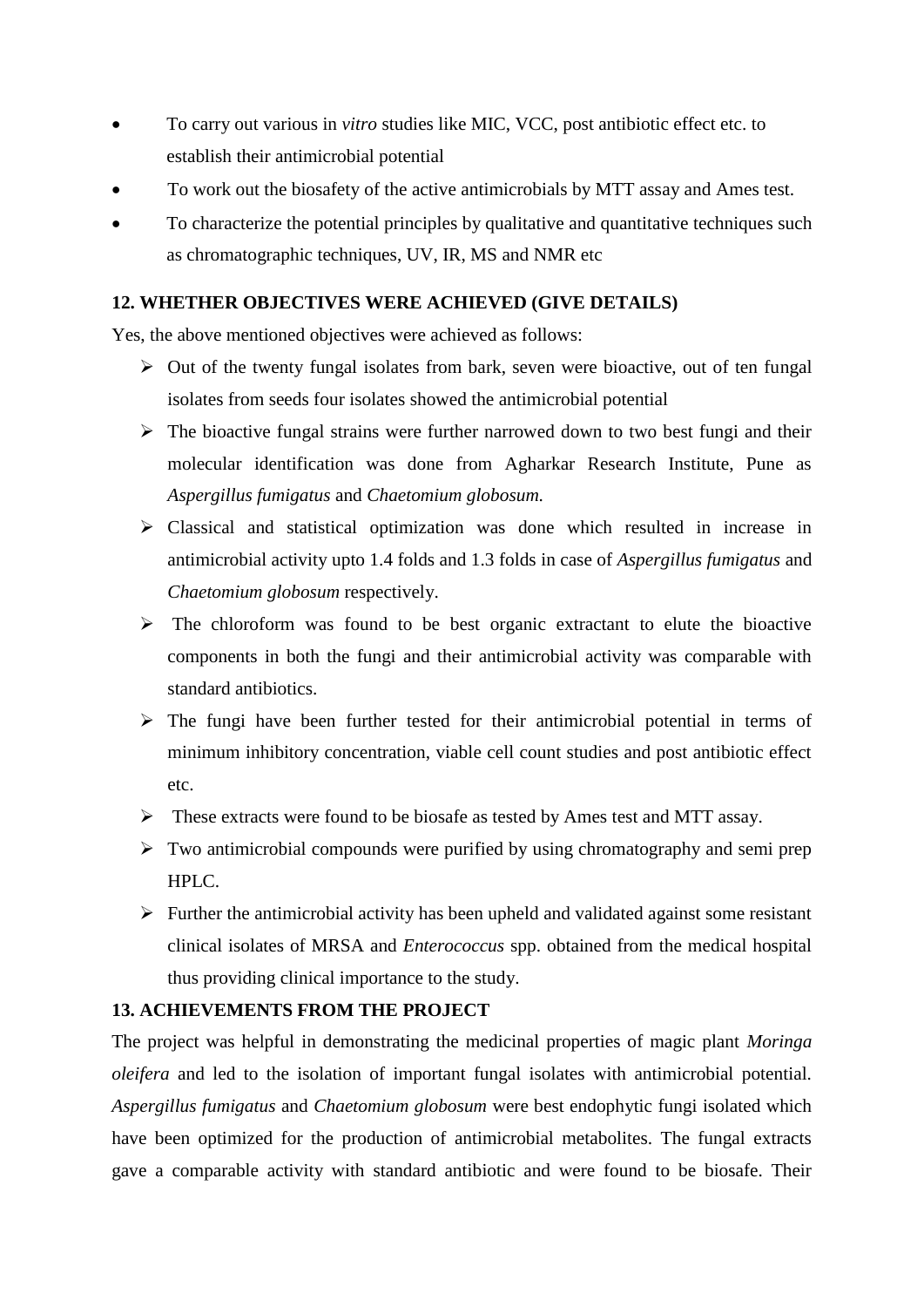relevance to public health has been demonstrated as evident from their activity against multidrug resistant clinical isolates obtained from Government Medical College and Hospital Amritsar. One book chapter and one international publication (Impact factor 1.79) resulted from the project while other research papers are in process. The work was presented at an international conference. The project also helped in training the manpower.

#### **14. SUMMARY OF THE FINDINGS (IN 500 WORDS)**

Infectious diseases and the alarming rise in multidrug resistant pathogens have led the researchers to look for the novel sources of antimicrobial agents to control the drug resistant pathogens. Keeping this in mind the present study was designed to isolate and screen the endophytes from *Moringa oleifera*, an important medicinal magic plant, for their antimicrobial potential. Out of the twenty bacterial isolates, nine were bioactive, from bark seven out of twenty showed the antimicrobial potential and from the seeds, four out of ten were bioactive. From the fungal bioactive isolates, two isolates i.e. DSE 17 and DSE 72 were selected for further studies. The identification of the isolates was done by National Fungal Culture Collection of India (NFCCI), Agharkar Research Institute, Pune, India and they were identified as *A. fumigatus* (DSE 17) and *Chaetomium globosum* (DSE 72). Both the fungi showed a broad spectrum activity which encouraged the further optimization of various physiochemical parameters to enhance the production of antimicrobial agents. The statistical optimization using Placket burman design and Response surface methodology was done which resulted in enhancement of antimicrobial activity up to 1.4 folds and 1.3 folds in case of *A. fumigatus* and *C. globosum* respectively. Further the extraction of secondary metabolites has been employed with different organic solvents where the chloroform was found to be the best extractant in case of both the fungi. The antimicrobial activity of the chloroformic extract was also found to be comparable with standard drugs. The fungi have been further tested for their antimicrobial potential in terms of minimum inhibitory concentration, viable cell count studies and post antibiotic effect etc. The MIC values for the chloroformic extract of both the fungi ranged from 0.05-5 mg/ml which revealed the quite good potency of both the extracts as compared to other studies. Further the viable cell count studies is a more powerful prediction tool than MIC for determining the antimicrobial action of extracts, as it depicts time related rate of bactericidal activity. Encouragingly, no re-growth was observed in any test organism against chloroformic extracts of both the fungi i.e., the extracts exhibited bactericidal nature, which will be quite useful when considered for drug development purpose. Further, before taking a natural compound to the level of commercialization and intending it for human use, it is necessary to make sure of its non